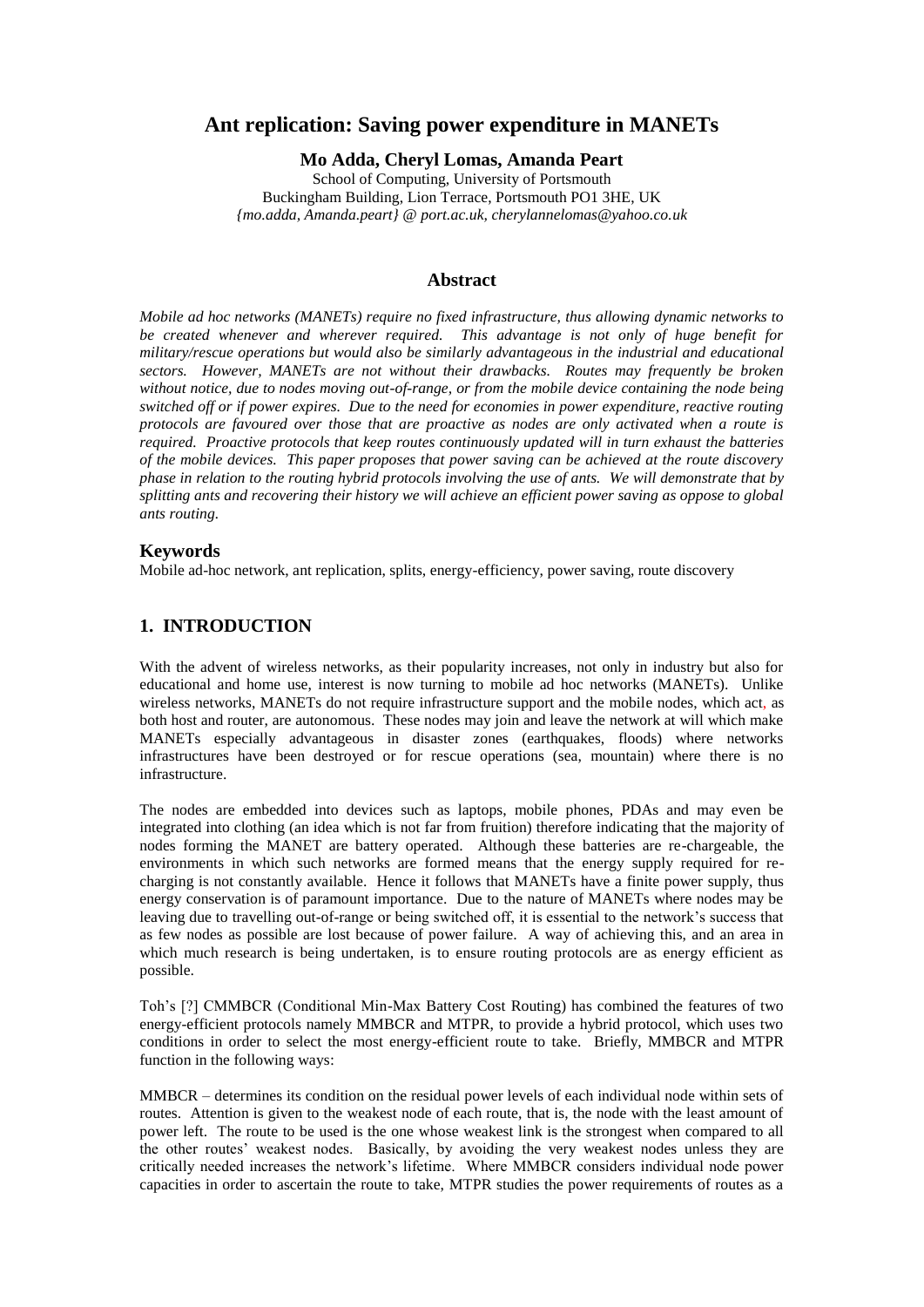whole. The routes using the least amount of power are the ones with short hops between nodes, as opposed to the longer hop routes. However, the route(s) using short hops may incur a greater number of intermediary nodes between source and destination and although they may be favourable in terms of energy cost, the probability of nodes with low residual power capacity being used, increases. This could inevitably result in weaker nodes being frequently used, possibly to the point of power exhaustion and resulting in their departure from the MANET causing damaging breaks.

CMMBCR has encompassed the benefits from both these protocols. Initially, CMMBCR has a predetermined level of acceptable power capacity and if the nodes within the routes are greater than or equal to this level, the MTPRs condition is applied. However should nodes within all the routes fall short of CMMBCRs level, using a weak node is unavoidable and it is therefore advantageous to the network to use the route with the strongest of these nodes. Hence, the protocol MMBCR is applied.

These protocols are concerned with energy efficiency in the transmission of packets across the network. This paper proposes power saving during the route discovery phase at node level. Generally it is felt that reactive protocols should be favoured over proactive ones as power expenditure is only used when a route is required as opposed to using valuable power to determine routes, which may not be used. However, in the case of MANETs, table-driven (proactive) protocols are advantageous in keeping routes up-to-date and correct; taking in changes brought about by the nodes mobility. Hence, various hybrid routing protocols have been developed where a proactive protocol is used alongside a reactive one. A number of these use ants (proactive) for example, Ant-AODV [1] and AntNet [?]. It is within this context that considerable power saving can be achieved.



Fig. 1. Example of an ant splitting at node 3

#### **2. ANALYSIS OF POWER CONSUMPTION**

We will show in this paper that power consumption can be considerably reduced by having the routediscovering ants split once their node history has reached a pre-determined count. This second ant will be a replica of its 'parent', hence each will possess identical node histories, see figure 1. Thus at this point, their node histories will have been acquired using only half the power consumption usually required. Post-split, the ants will work independently and power expenditure returns to the level of the currently proposed ant routing protocols. Using the ratio of ants to nodes as 1:2, it is assumed that the majority of nodes will be in active mode, so power required to activate a sleeping node is not being taken into consideration. In the following subsections we will compare the power consumption between splitting and non-splitting ants in wireless network. We will denote the powers in each case as  $\mathbf{P}_s$  and  $\mathbf{P}_{\text{ns}}$  respectively. Throughout this paper we will be interested in the percentage of the power saving between the two techniques by computing  $\mathbf{Pr}$ % = (1 -  $\mathbf{P}_{\rm s}$ / $\mathbf{P}_{\rm ns}$ ) \* 100.

The following notations are used throughout the analysis of the power consumption.

 $A_{ii} = P_{tii} + P_{rii} + P_{pii}$  is the power consumed by every node visited by an ant, where  $P_{tii}$ ,  $P_{rii}$  and  $P_{pii}$ represent the transmitting, the receiving and the processing powers respectively. Depending on the history of an ant, the consumed power of each node in the network may be different.

**V<sup>i</sup>** denotes the number of visited nodes before two consecutive ant splits.

**Uij** denotes the number of visited nodes by an ant after which the ant vanishes due to insufficient power in the transmitter or the receiver has moved out of range, where **i** is the level of spilt and **j** is the path taken in that level by an ant.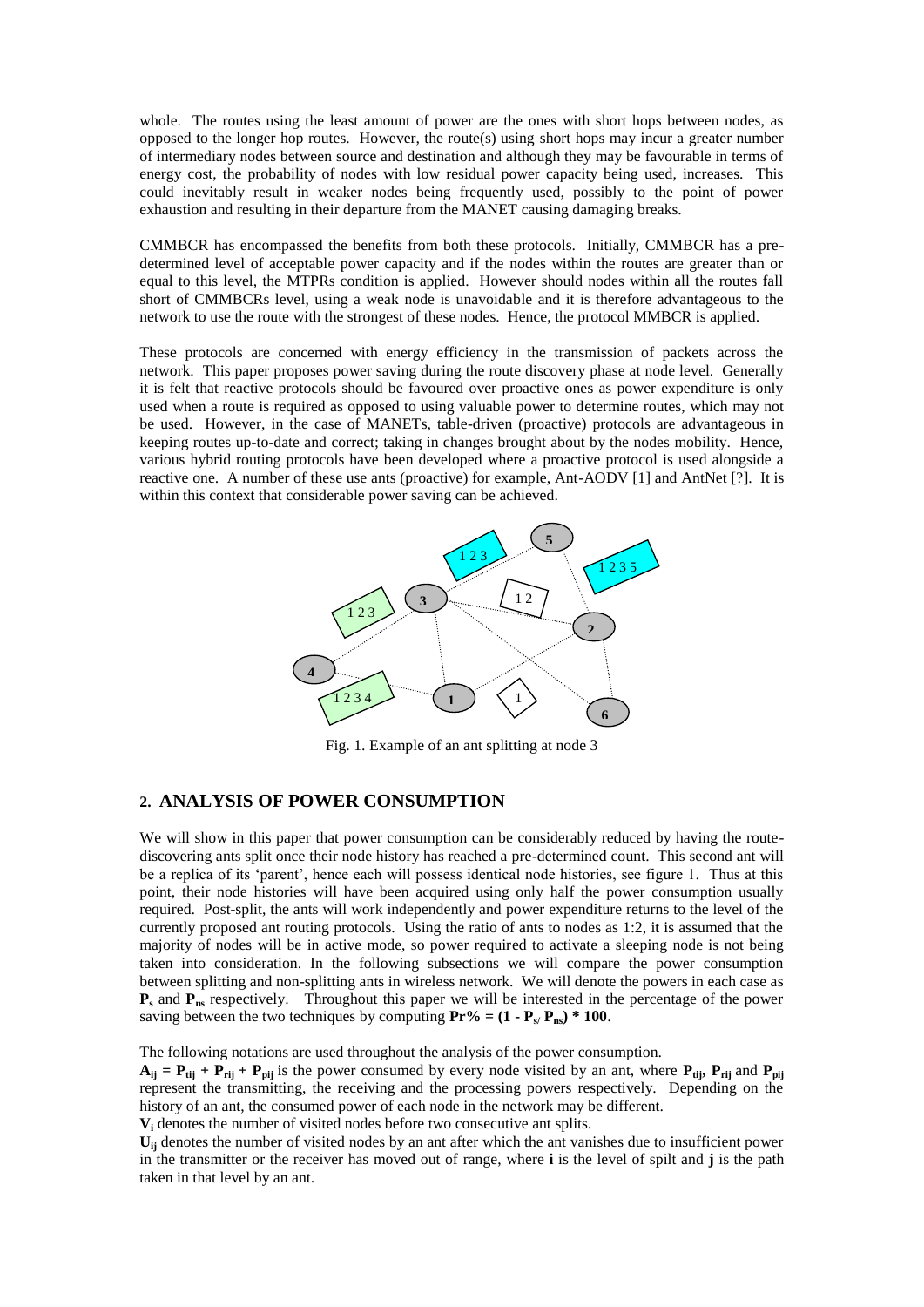

Fig 2. Ants splitting on a node history count of 3

In general, using figure 2, one can deduce the powers consumed with and without ant splitting as

$$
P_{s} = \sum_{k=1}^{U_{01}} A_{0k} + \sum_{i=1}^{n} \sum_{j=1}^{2^{i-1}} \left\{ \left( \sum_{k=1}^{U_{i,2j-1}} A_{ik} + \sum_{k=1}^{U_{i,2j}} A_{ik} \right) \text{ if } U_{i-1,j} = V_{i} \right\}
$$
(1)

$$
P_{n_s} = 2^n \sum_{k=1}^{U_{01}} A_{0k} + \sum_{i=1}^n 2^{n-1} \sum_{j=1}^{2^{i-1}} \left\{ \left( \sum_{k=1}^{U_{i,2j-1}} A_{ik} + \sum_{k=1}^{U_{i,2j}} A_{ik} \right) \text{ if } U_{i-1,j} = V_i \right\}
$$
(2)

where **n** is the number of splits or simply called in this paper the number of levels. Between each level an ant may visit  $U_{ii}$  number of nodes after which it will vanish or  $V_i$  number of nodes after which it splits to generate the next level. In general for a network with multiple sources the above equations are summed up to cover all the paths visited by the ant in the network.

#### **2.1 Ant splitting and reaching maximum node history**

Although initially the concept of having ants split at a certain point would help to make ant protocols more energy efficient, it also appears to provide a possible solution to the loss of the ant population as noted by Marwaha et al [1]. An expansion of the notion of ants splitting at a certain node history count would be to have the ants split on a regular count, for example, on history of three, see figure 2 as an example. The following calculation considers the power saving  $(P<sub>r</sub>)$  percentage achieved in terms of power consumption for the reception and transmission of the ants when splitting, refer to figure 2. On transmission of the second ant, the ant will select a random hop different from the one it has originated from. By setting  $U_{ij} = V_i$  in equation 1 and 2, and computing the gain in power consumption for ant splitting with maximum history, we can deduce the following equation.

$$
P_r\% = \left(1 - \frac{\sum_{i=0}^{n} 2^i \left(\sum_{j=1}^{V_i} A_{ij}\right)}{2^n \sum_{i=0}^{n} \left(\sum_{j=1}^{V_i} A_{ij}\right)}\right) * 100
$$
\n(3)

There are several cases related to the number of visited nodes and the amount of consumed power per nodes that can be studied from this equation. In the following cases we will describe, possibly, the most common ones.

Case 1:

In this scenario we assume that all the nodes between two consecutive splits or within a level consume the same amount of power,  $A_{ij} = A$ , with equal number of visited nodes between the splits,  $V_i = V$ . Applying this assumption to equation 3 and after some mathematical manipulations the result is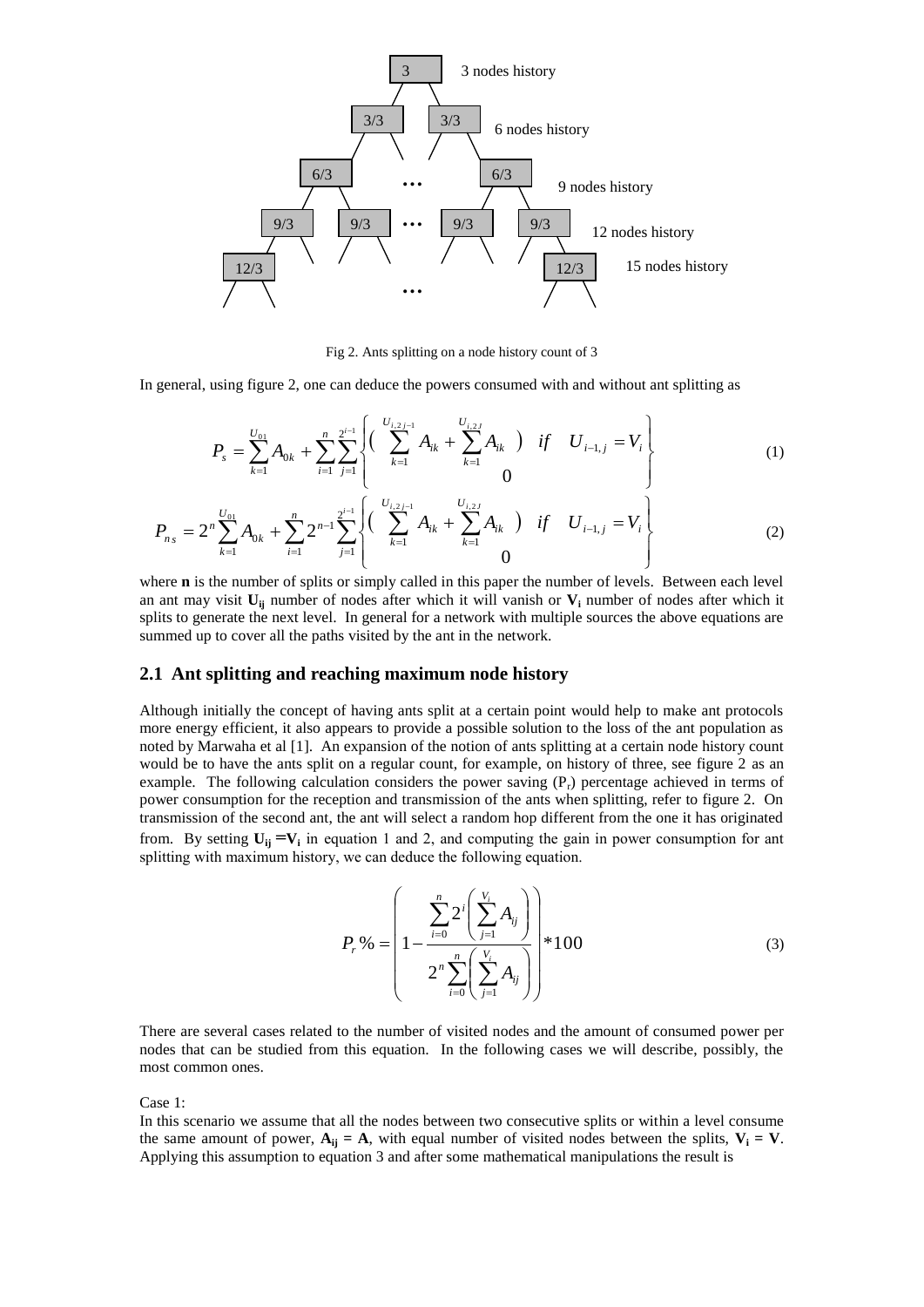$$
P_r\% = \left(1 - \frac{2^{n+1} - 1}{2^n(n+1)}\right) * 100\tag{4}
$$

Case 2:

In this scenario we assume that the power in each node increases by a factor of **A** every time an ant visits it, due to the accumulation of the ant history. This can be proved when the number of visited nodes between splits is fixed, the consumed power for each level is

$$
\sum_{k=1}^{V} A_{ik} = AV^2 i + \frac{AV}{2} (1 + V)
$$
 (5)

where  $\bf{A}$  is the consumed power of the source node that originated the ant, and  $\bf{V}$  is the constant distance in term of nodes between two consecutive splits. By using equation 5 in equation 3, and after some mathematical manipulations, we can deduce the gain in power consumption as

$$
P_r\% = \left(1 - \frac{2^{n+1} - 1 + \frac{4V}{1+V}\left(1 + (n-1)2^n\right)}{2^n\left[(n+1) + \frac{nV}{1+V}(n+1)\right]}\right) * 100\tag{6}
$$

### **2.2 Ants splitting possibly without reaching maximum node history.**

The above equations give the theoretical power saving, as it assumes that all the ants 'live' to their full node history before being deleted from the network. However, taking into consideration Marwaha et al's [1] observations of ants diminishing at a considerable rate from the network, thus implying full node histories are not collected by all the ants, as deduced in equations 1 and 2 for the general cases.

Case 3

In this scenario we assume that there is a single split, **n=1** and the power consumption per node increases by a factor of A, refer to equation 5. Figure 4 in the results section will show the power saving for this case.

#### **4. RESULTS**

As figure 3 shows, with case 1 the resultant power saving would be 72% with up to 6 splits. In this case, the power saving is independent of the number of nodes visited within each level, and almost increases linearly with the number of splits. However, in case 2 where the power consumption increases each time an ant traverses the network, the gain in power consumption is slightly depending on the number of visited nodes in each level. As such negligible differences in power saving are achieved by varying the number of nodes within the levels, it would seem to be more advantageous to have a lower number of nodes per level, as this would facilitate a higher degree of individuality within an ants node history. For case 3, we assume that the network contains 100 nodes with a maximum number of 50 sources, the maximum node history is set to 15 after which the ants are deleted, with the split occurring at node count 5. Therefore the maximum number of nodes visited per source would be 25. On average, as shown in figure 4, a gain of 13% could be achieved. For larger numbers of splits one would expect a greater saving in power consumption, to be around 50% for 6 splits, as shown in figure 3.